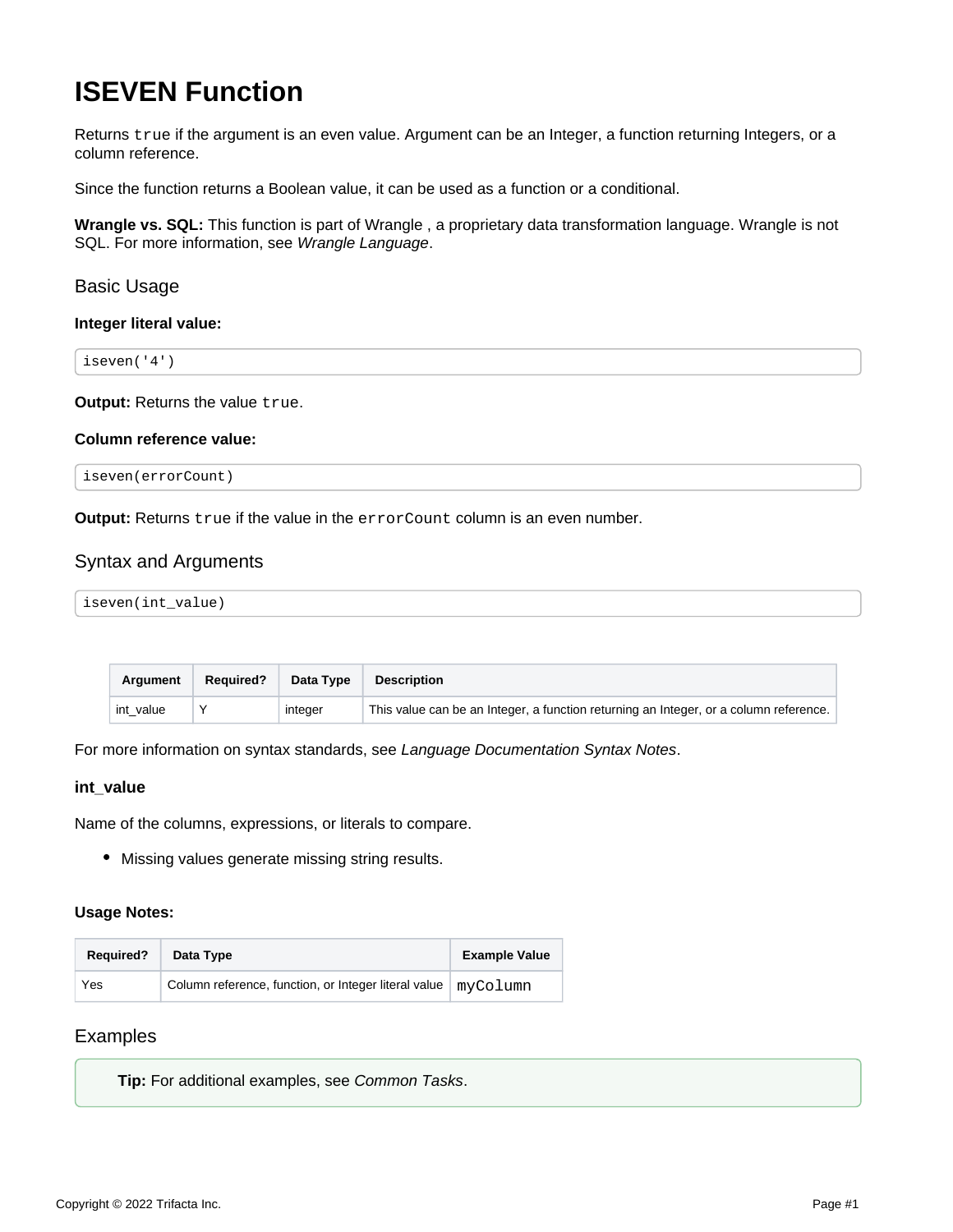# **Example - Basic Equal and Notequal Functions**

This example demonstrates comparison functions.

## **Functions:**

| Item                        | <b>Description</b>                                                                                                                  |
|-----------------------------|-------------------------------------------------------------------------------------------------------------------------------------|
| <b>EQUAL Function</b>       | Returns $true$ if the first argument is equal to the second argument. Equivalent to the = operator.                                 |
| <b>NOTEQUAL</b><br>Function | Returns true if the first argument is not equal to the second argument. Equivalent to the $\langle \rangle$ or $\vert$ = operator.  |
| <b>ISEVEN Function</b>      | Returns true if the argument is an even value. Argument can be an Integer, a function returning Integers, or a<br>column reference. |
| <b>ISODD Function</b>       | Returns true if the argument is an odd value. Argument can be an Integer, a function returning Integers, or a<br>column reference.  |

In this example, the dataset contains current measurements of the sides of rectangular areas next to the size of those areas as previously reported. Using these functions, you can perform some light analysis of the data.

## **Source:**

| sideA          | sideB | reportedArea |
|----------------|-------|--------------|
| 4              | 14    | 56           |
| 6              | 6     | 35           |
| 8              | 4     | 32           |
| 15             | 15    | 200          |
| $\overline{4}$ | 7     | 28           |
| 12             | 6     | 70           |
| 9              | 9     | 81           |

## **Transformation:**

In the first test, you are determining if the four-sided area is a square, based on a comparison of the measured values for sideA and sideB:

| <b>Transformation Name</b>    | New formula         |  |  |
|-------------------------------|---------------------|--|--|
| Parameter: Formula type       | Single row formula  |  |  |
| Parameter: Formula            | EQUAL(sideA, sideB) |  |  |
| Parameter: New column<br>name | 'isSquare'          |  |  |

Next, you can use the reported sides to calculate the area of the shape and compare it to the area previously reported:

| <b>Transformation Name</b> | New formula        |  |  |
|----------------------------|--------------------|--|--|
| Parameter: Formula type    | Single row formula |  |  |